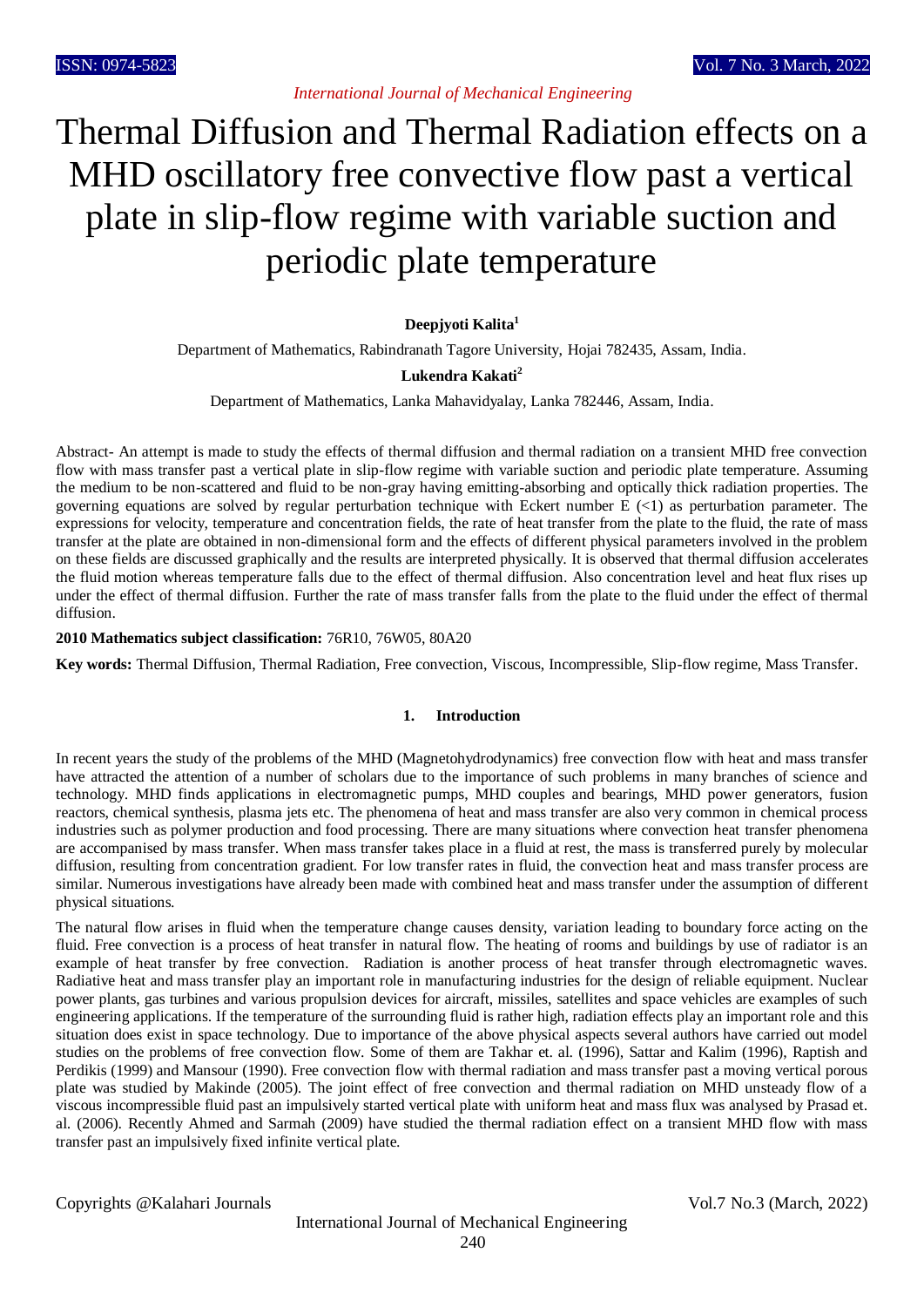However in the above mentioned works, the thermal diffusion (Soret) effect was not taken into account. This assumption is justified when the concentration level is very low. The flux of mass caused due to temperature gradient is known as the Soret effect or thermal diffusion effect. The experimental investigation of the thermal diffusion effect on mass transfer related to problems was first done by Charles Soret in 1879. There after this thermal diffusion is termed as the Soret effect in honour of Charles Soret. Soret effect is applied for isotop separation in mixture between gases with very light molecular weight  $(H_2, H_e)$  and medium molecular weight  $(N_2, \text{air})$ . In view of the importance of the diffusion thermo effect several investigators have studied the free convection and mass transfer flow with different boundary conditions taking into account the Soret effect. The name of whom Sattar and Alam (1994), Raju et. al. (2008) and Alam et. al. (2006). Ahmed et. al. (2011) investigated the effect of thermal diffusion as well as magnetic field on three dimensional free-convection from a vertical porous plate. Recently Ahmed (2012) has studied the combined effects of Soret and radiation on transient MHD free convection from an impulsively started vertical plate.

In view of the importance of combined effects of the magnetic field, thermal diffusion and thermal radiation, it is proposed to study a problem of two dimensional MHD oscillatory free convective flow past a vertical plate in slip flow regime with variable suction and periodic plate temperature taking into account the radiation and Soret effect. The present work is an extension to the work of Ahmed and Kalita (2008) to consider the effect of thermal diffusion and thermal radiation.

## **2. Mathematical Formulation**

We consider the unsteady oscillatory free convective flow of an electrically conducting, viscous and incompressible fluid past a vertical plate in slip-flow regime with variable suction and periodic plate temperature under the influence of uniform transverse magnetic field. We introduce a coordinate system  $(x, y, z)$  with *x*-axis is taken along the upward vertical plate and *y*-axis perpendicular to it directed to the fluid region and *z*-axis along the width of the plate. Since the plate is of infinite length therefore all the physical quantities except the pressure p are independent of  $x$ . Let  $\overline{q}(\overline{u},0,0)$  denote the fluid velocity and  $\overline{B}(0,B,0)$  be

the applied magnetic field at the point  $(x, y, z, t)$  in the fluid.

Our investigation is restricted to the following assumption

(1) All fluid properties are considered constant except the influence of the variation in density in the buoyancy force term.

(2) The viscous and ohmic dissipation of energy are negligible.

(3) The magnetic Reynolds Number is so small that the induced magnetic field can be neglected in comparison to the applied magnetic field.

(4) The plate is electrically non-conducting.

(5) The radiation heat flux in the direction of the plate velocity is considered negligible in comparison to that in normal direction.

(6) No external electric field is applied for which the polarization voltage is negligible leading to  $\bar{E}$  = 0 r

The equations governing the flow are

Equation of continuity

$$
\frac{\partial \mathbf{v}}{\partial \mathbf{y}} = 0 \Longrightarrow \mathbf{v} = -\mathbf{v}_0 \left( 1 + \varepsilon A e^{i\overline{\omega}t} \right), \text{ where } \mathbf{v}_0 \text{ and } A \text{ being constants.}
$$
\n(2.1)

Momentum equation

Momentum equation

\n
$$
\frac{\partial \bar{u}}{\partial \bar{t}} - v_0 \left( 1 + \varepsilon A e^{i\vec{\omega}\vec{t}} \right) \frac{\partial \bar{u}}{\partial \bar{y}} = g \beta (\bar{T} - \bar{T}_{\infty}) + g \bar{\beta} \left( \bar{C} - \bar{C}_{\infty} \right) + v \frac{\partial^2 \bar{u}}{\partial \bar{y}} - \frac{\sigma B_0^2}{\rho} \bar{u} \tag{2.2}
$$

Energy equation

Energy equation  
\n
$$
\rho c_p \left[ \frac{\partial \overline{T}}{\partial t} - v_0 \left( 1 + \epsilon A e^{i \overline{\omega} t} \right) \frac{\partial \overline{T}}{\partial y} \right] = k \frac{\partial^2 \overline{T}}{\partial y^2} + \upsilon \rho \left( \frac{\partial \overline{u}}{\partial y} \right)^2 - \frac{\partial \overline{q_r}}{\partial y} (2.3) \text{ (Neglecting the higher powers of } \overline{u} \text{)}
$$

Species continuty equation

$$
\frac{\partial \overline{C}}{\partial \overline{t}} + -v_0 \left(1 + \varepsilon A e^{i\overline{\omega} t}\right) \frac{\partial \overline{C}}{\partial \overline{y}} = D_M \frac{\partial^2 \overline{C}}{\partial y^2} + D_T \frac{\partial^2 \overline{C}}{\partial y^2} (2.4)
$$

The boundary conditions are

# Copyrights @Kalahari Journals Vol.7 No.3 (March, 2022)

International Journal of Mechanical Engineering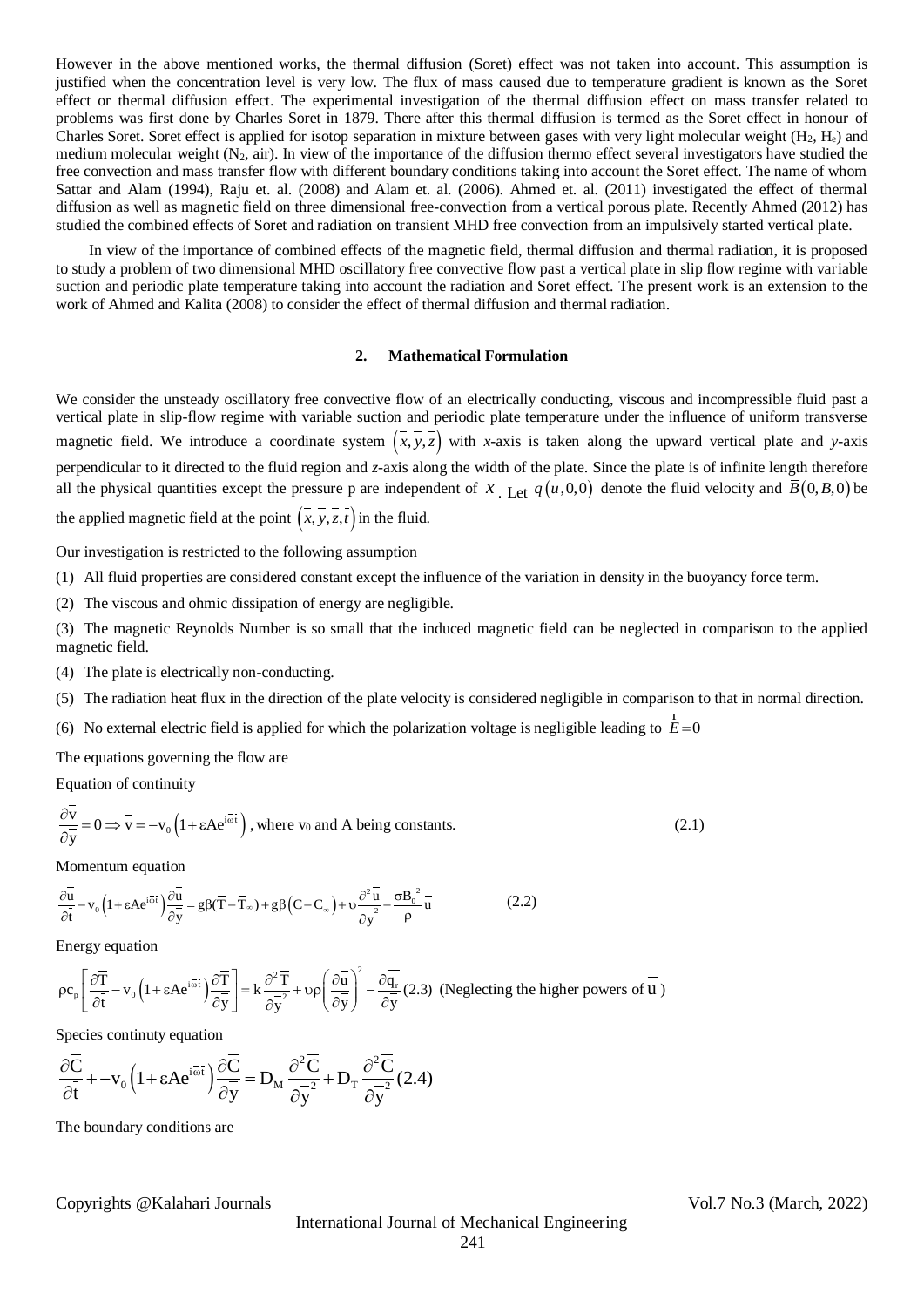at 
$$
\overline{y} = 0
$$
;  $\overline{u} = \overline{h} \left( \frac{\partial \overline{u}}{\partial \overline{y}} \right)$ ,  $\overline{T} = \overline{T}_w + \varepsilon (\overline{T}_w - \overline{T}_\infty) e^{i\overline{\omega} t}$ ,  $\overline{C} = \overline{C}_w + \varepsilon (\overline{C}_w - \overline{C}_\infty) e^{i\overline{\omega} t}$   
at  $\overline{y} \to \infty$ ,  $\overline{u} \to 0$ ,  $\overline{T} \to \overline{T}_\infty$ ,  $\overline{C} \to \overline{C}_\infty$  (2.5)

We assume that the medium is optically thin with relatively low density. Following the Cogly-Vincentine-Gilles equilibrium model, we have

model, we have  
\n
$$
\frac{\partial \overline{q}_r}{\partial \overline{y}} = 4(\overline{T} - \overline{T}_{\infty}) \int_0^{\infty} K_w \left( \frac{\partial e_b}{\partial \overline{T}} \right)_w d\lambda = 4 \overline{T} (\overline{T} - \overline{T}_{\infty}) (2.6)
$$

Thus with the help of equation (2.6), equation (2.3) can be rewritten as  
\n
$$
\rho c_p \left[ \frac{\partial \overline{T}}{\partial \overline{t}} - v_0 \left( 1 + \epsilon A e^{i\overline{\omega} \overline{t}} \right) \frac{\partial \overline{T}}{\partial \overline{y}} \right] = k \frac{\partial^2 \overline{T}}{\partial \overline{y}} + v \rho \left( \frac{\partial \overline{u}}{\partial \overline{y}} \right)^2 - 4 \overline{T} (\overline{T} - \overline{T}_\infty)
$$
\n(2.7)

We introduce the following non-dimensional variables and similarity parameters to normalized the flow model

$$
y = \frac{\overline{y}v_0}{v}, t = \frac{tv_0^2}{v}, \omega = \frac{v_0}{v_0^2}, u = \frac{\overline{u}}{v_0}, P = \frac{\mu c_p}{\lambda}, F = \frac{4Iv^2}{kv_0^2},
$$
  
\n
$$
\theta = \frac{\overline{T} - \overline{T}_{\infty}}{\overline{T}_{w} - \overline{T}_{\infty}}, E = \frac{v_0^2}{c_p(\overline{T}_{w} - \overline{T}_{\infty})}, G_r = \frac{g\beta v(\overline{T}_{w} - \overline{T}_{\infty})}{v_0^3},
$$
  
\n
$$
G_m = \frac{g\overline{\beta}v(\overline{C}_{w} - \overline{C}_{\infty})}{v_0^3}, M = \frac{\sigma B_0^2 v}{\rho v_0^2}, S_c = \frac{v}{D_M}, S_0 = \frac{D_T(\overline{T}_{w} - \overline{T}_{\infty})}{D_T(\overline{C}_{w} - \overline{C}_{\infty})}, h = \frac{v_0\overline{h}}{v}.
$$

All the physical quantities are defined in Nomenclature

The non-dimensional equations with boundary conditions are

$$
\frac{\partial u}{\partial t} - \left(1 + \varepsilon A e^{i\omega t}\right) \frac{\partial u}{\partial y} = G_r \theta + G_m \phi + \frac{\partial^2 u}{\partial y^2} - M u \tag{2.8}
$$

$$
P\frac{\partial \theta}{\partial t} - P\left(1 + \varepsilon A e^{i\omega t}\right) \frac{\partial \theta}{\partial y} = \frac{\partial^2 \theta}{\partial y^2} + EP\left(\frac{\partial u}{\partial y}\right)^2 - F\theta
$$
 (2.9)

$$
S_c \frac{\partial \varphi}{\partial t} - S_c \left( 1 + \epsilon A e^{i\omega t} \right) \frac{\partial \varphi}{\partial y} = \frac{\partial^2 \varphi}{\partial y^2} + S_c S_o \frac{\partial^2 \theta}{\partial y^2}
$$
(2.10)

subject to boundary conditions

$$
y = 0; u = h \frac{\partial u}{\partial y}, \theta = 1 + \epsilon A e^{i\omega t}, \phi = 1 + \epsilon A e^{i\omega t}
$$
  
\n
$$
y \rightarrow \infty; u \rightarrow 0, \theta \rightarrow 0, \phi \rightarrow 0
$$
 (2.11)

## **3. Method of solution**

Assuming the small amplitude oscillation ( $\epsilon \ll 1$ ), we represent the velocity u, temperature  $\theta$  and species concentration  $\varphi$  near the plate as

$$
u = u_0(y) + \varepsilon e^{i\omega t} u_1(y) + O(\varepsilon^2)
$$
  
\n
$$
\theta = \theta_0(y) + \varepsilon e^{i\omega t} \theta_1(y) + O(\varepsilon^2)
$$
  
\n
$$
\varphi = \varphi_0(y) + \varepsilon e^{i\omega t} \varphi_1(y) + O(\varepsilon^2)
$$
\n(3.1)

Substituting from (3.1) in (2.8), (2.9) and (2.10) and by equating the harmonic terms and neglecting the higher powers of ε, the following equations are obtained

$$
u_0'' + u_0' - Mu_0 = -G_r \theta_0 - G_m \phi_0
$$
 (3.2)

 $u_1'' + u_1' - (i\omega + M)u_1 = -G_r \theta_1 - G_m \varphi_1 - Au_0'$  (3.3)

$$
\theta_0'' + P\theta_0' - F\theta_0 = -E P u_0'^2 \tag{3.4}
$$

Copyrights @Kalahari Journals Vol.7 No.3 (March, 2022)

International Journal of Mechanical Engineering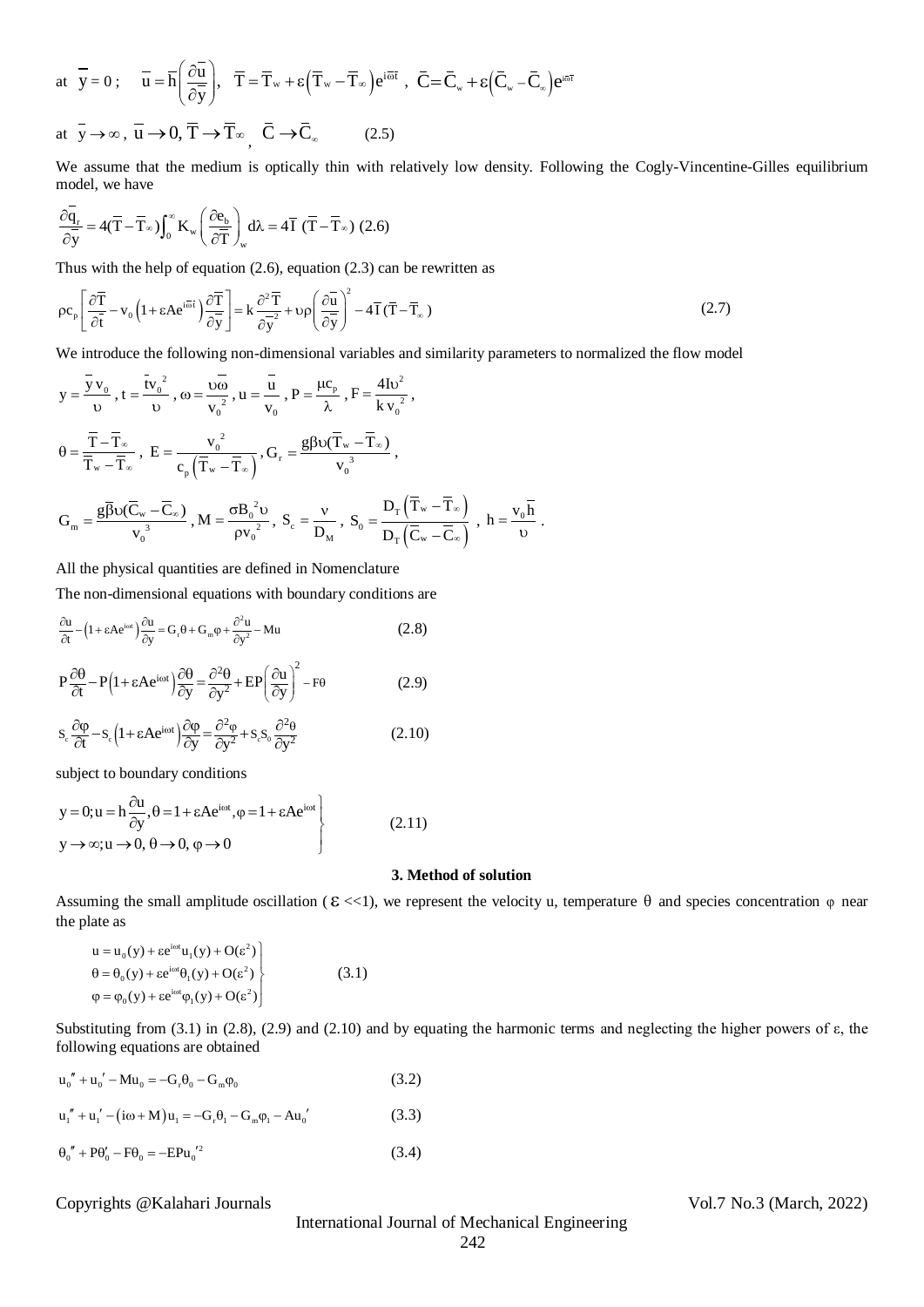$$
\theta_1'' + P\theta_1' - (F + i\omega P)\theta_1 = -AP\theta_0' - 2EPu_0'u_1'
$$
 (3.5)

$$
\varphi_0'' + S_c \varphi_0' = -S_c S_0 \theta_0''
$$
\n(3.6)

 $\varphi_1'' + S_c \varphi_0' - i\omega S_c \varphi_1 = -S_c A \varphi_0' - S_c S_0 \theta_1''$ (3.7)

The corresponding boundary conditions are  
\n
$$
y = 0; u_0 = h \frac{\partial u_0}{\partial y}, u_1 = h \frac{\partial u_1}{\partial y}, \theta_0 = 1, \theta_1 = 1, \phi_0 = 1, \phi_1 = 1
$$
\n(3.8) where, dashes denote differentiation with respect to y.  
\n
$$
y \to \infty; u_0 \to 0, u_1 \to 0, \theta_0 \to 0, \theta_1 \to 0, \phi_0 \to 0, \phi_1 \to 0
$$

The equations (3.2) to (3.7) are still coupled for the variables  $u_0$ ,  $u_1$ ,  $\theta_0$ ,  $\theta_1$ ,  $\phi_0$  and  $\phi_1$ . To solve them we note that  $E < 1$  for all incompressible fluids and assume that

$$
u_0 = u_{00} + Eu_{01} + O(E^2); u_1 = u_{10} + Eu_{11} + O(E^2)
$$
  
\n
$$
\theta_0 = \theta_{00} + E\theta_{01} + O(E^2); \theta_1 = \theta_{10} + E\theta_{11} + O(E^2)
$$
  
\n
$$
\phi_0 = \phi_{00} + E\phi_{01} + O(E^2); \phi_1 = \phi_{10} + E\phi_{11} + O(E^2)
$$
  
\n(3.9) Substituting from (3.9) in the equations (3.2) to (3.7) and equating the

terms independent of E and coefficient of E in each equation and neglecting higher powers of E the following equations are obtained

$$
u_{00}'' + u_{00}' - Mu_{00} = -G_r \theta_{00} - G_m \phi_{00}
$$
 (3.10)

$$
u_{01}^{"} + u_{01}^{"} - Mu_{01} = -G_r \theta_{01} - G_m \varphi_{01}
$$
 (3.11)

$$
u_{10}'' + u_{10}' - (i\omega + M)u_{10} = -Au_{00}' - G_r\theta_{10} - G_m\phi_{10}
$$
 (3.12)

$$
u_{11}'' + u_{11}' - (i\omega + M)u_{11} = -G_r \theta_{11} - G_m \phi_{11} - Au_{01}'
$$
 (3.13)

$$
\theta_{00}'' + P\theta_{00}' - F\theta_{00} = 0 \tag{3.14}
$$

$$
\theta_{01}^{\prime\prime} + P\theta_{01}^{\prime} - F\theta_{01} = -P u_{02}^{\prime\prime}{}^{2}
$$
 (3.15)

$$
\theta_{10}^{"} + P\theta_{10}' - P(F + i\omega)\theta_{10} = -AP\theta_{00}'
$$
\n(3.16)

$$
\theta_{11}^{\prime\prime} + P\theta_{11}^{\prime\prime} - (F + i\omega)\theta_{11} = -AP\theta_{01}^{\prime\prime} - 2Pu_{00}^{\prime}u_{10}^{\prime\prime}
$$
 (3.17)

$$
\varphi''_{00} + S_c \varphi'_{00} = -S_c S_0 \theta''_{00}
$$
\n(3.18)

$$
\varphi_{01}'' + S_c \varphi_{01}' = -S_c S_0 \theta_{01}'' \tag{3.19}
$$

$$
\varphi_{10}'' + S_c \varphi_{10}' - i\omega S_c \varphi_{10} = -S_c A \varphi_{00}' - S_c S_0 \theta_{10}''
$$
(3.20)

$$
\varphi_{11}^{\prime\prime} + S_c \varphi_{11}^{\prime} - i\omega S_c \varphi_{11} = -S_c A \varphi_{01}^{\prime\prime} - S_c S_0 \varphi_{11}^{\prime\prime} \tag{3.21}
$$

subject to boundary conditions

subject to boundary conditions  
\nat y = 0,  
\n
$$
\begin{cases}\nu_{00} = h \frac{\partial u_{00}}{\partial y}, u_{01} = h \frac{\partial u_{01}}{\partial y}, u_{10} = h \frac{\partial u_{10}}{\partial y}, u_{11} = h \frac{\partial u_{11}}{\partial y} \\
\theta_{00} = 1, \theta_{01} = 0, \theta_{10} = 1, \theta_{11} = 0\n\end{cases}
$$
\n
$$
\begin{cases}\nu_{00} \rightarrow 0, u_{01} \rightarrow 0, u_{10} \rightarrow 0, u_{11} \rightarrow 0 \\
\theta_{00} \rightarrow 0, \theta_{01} \rightarrow 0, \theta_{10} \rightarrow 0, \theta_{11} \rightarrow 0 \\
\theta_{00} \rightarrow 0, \theta_{01} \rightarrow 0, \theta_{10} \rightarrow 0, \theta_{11} \rightarrow 0\n\end{cases}
$$
\n(3.22)  $y \rightarrow \infty$ ,\n
$$
\begin{cases}\nu_{00} \rightarrow 0, u_{01} \rightarrow 0, u_{10} \rightarrow 0, u_{11} \rightarrow 0 \\
\theta_{00} \rightarrow 0, \theta_{01} \rightarrow 0, \theta_{10} \rightarrow 0, \theta_{11} \rightarrow 0 \\
\phi_{00} \rightarrow 0, \phi_{01} \rightarrow 0, \phi_{10} \rightarrow 0, \phi_{11} \rightarrow 0\n\end{cases}
$$

(3.23)

Equations (3.10) to (3.21) are solve with the help of boundary conditions (3.22) and (3.33) but not shown here for the sake of brevity.

6," + PK, - [F + iosP) θ, - - APθ<sub>α</sub>' - 2EPθ<sub>α</sub>' 6,"<br>
(3.5)<br>
φ, ' + S,  $\varphi_0' = S, S, \varnothing$ ;<br>
(3.6)<br>
φ, ' + S,  $\varphi_0' = S, S, \varnothing$ ;<br>
(3.6)<br>
The corresponding boundary conditions are<br>  $y - 0x_0 = \frac{50}{6}x_0 = -5$ ,  $A\varnothing_0'$ ,  $B_0 = 0$ The final expression for the velocity, temperature and species concentration profiles in the following form The final expression for the velocity, temperature  $u(y,t) = u_{00}(y) + Eu_{01}(y) + \varepsilon \{(u_{10}^R + Eu_{11}^R)\cos \omega t - (u_{10}^T + Eu_{11}^T)\sin \omega t\}$  $u(y,t) = u_{00}(y) + Eu_{01}(y) + \varepsilon \{ (u_{10}^R + Eu_{11}^R) \cos \omega t - (u_{10}^I + Eu_{11}^I) \sin \omega t \}$ <br>  $\theta(y,t) = \theta_{00}(y) + E\theta_{01}(y) + \varepsilon \{ (\theta_{10}^R + E\theta_{11}^R) \cos \omega t - (\theta_{10}^I + E\theta_{11}^I) \sin \omega t \}$  Wh  $(y, t) = \theta_{00}(y) + E\theta_{01}(y) + \varepsilon \{ (\theta_{10}^{R} + E\theta_{11}^{R}) \cos \omega t - (\theta_{10}^{T} + E\theta_{11}^{T}) \sin \omega t \}$ <br>  $(y, t) = \varphi_{00}(y) + \varphi_{01}(y) + \varepsilon \{ (\varphi_{10}^{R} + E\varphi_{11}^{R}) \cos \omega t - (\varphi_{10}^{T} + E\varphi_{11}^{T}) \sin \omega t \}$  $\theta(y,t) = \theta_{00}(y) + E\theta_{01}(y) + \varepsilon \left\{ \left( \theta_{10}^R + E\theta_{11}^R \right) \cos \omega t - \left( \theta_{10}^I + E\theta_{11}^I \right) \sin \omega t \right\}$  where, superscripts R and I respectively represent the real and  $\varphi(y,t) = \varphi_{00}(y) + \varphi_{01}(y) + \varepsilon \left\{ \left( \varphi_{10}^R + E\varphi_{11}^$ imaginary parts.

# Copyrights @Kalahari Journals Vol.7 No.3 (March, 2022)

# International Journal of Mechanical Engineering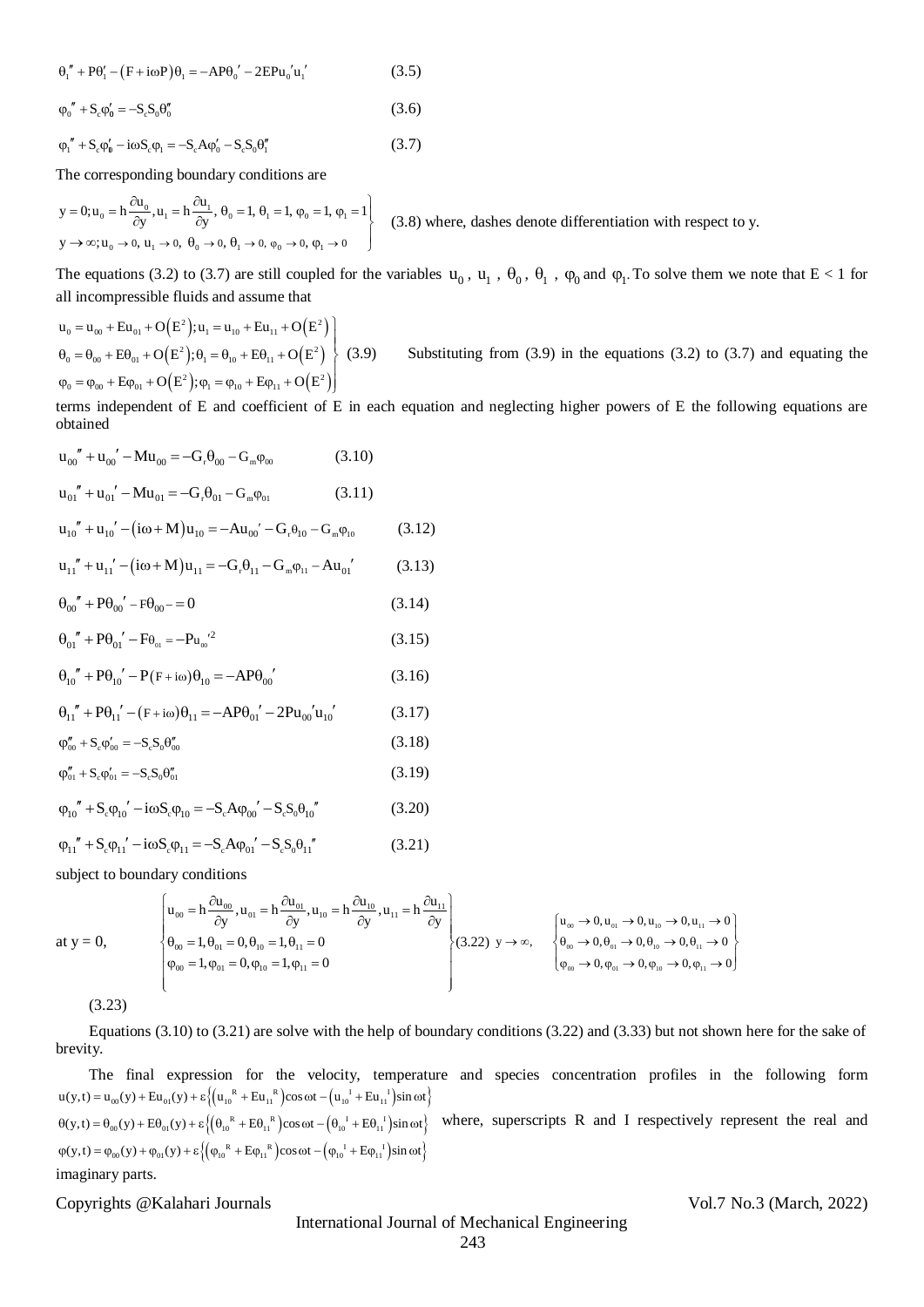#### **3. Rate of Heat Transfer**

The rate of heat transfer in terms of Nusselt Number

between the fluid and the plate is given by

$$
N_{u} = \frac{\partial \theta}{\partial y}\bigg|_{y=0} = \frac{\partial \theta_{0}}{\partial y} + \varepsilon e^{i\omega t} \frac{\partial \theta_{1}}{\partial y}\bigg|_{y=0} = \left[\frac{\partial}{\partial y} \{\theta_{00} + E\theta_{01}\}\right]_{y=0}
$$

$$
+ \varepsilon \left(\cos \omega t + i \sin \omega t\right) \left[\frac{\partial}{\partial y} \{\theta_{10} + E\theta_{11}\}\right]_{y=0}
$$

# **5. Rate of Mass Transfer**

The rate of mass transfer in terms of Sherwood number between the fluid and the plate is given by<br>  $S_h = \frac{\partial \varphi_0}{\partial \varphi} = \frac{\partial \varphi_0}{\partial \varphi} + s e^{i\omega t} \frac{\partial \varphi_1}{\partial \varphi_1} = \left[ \frac{\partial}{\partial \varphi_0} + F_0 \right]$ 

$$
\text{Sh} = \frac{\partial \varphi}{\partial y}\bigg|_{y=0} = \frac{\partial \varphi_0}{\partial y} + \varepsilon e^{\text{i} \omega t} \frac{\partial \varphi_1}{\partial y}\bigg|_{y=0} = \left[\frac{\partial}{\partial y} \{\varphi_{00} + E\varphi_{01}\}\right]_{y=0}
$$

$$
+ \varepsilon \left(\cos \omega t + i \sin \omega t\right) \left[\frac{\partial}{\partial y} \{\varphi_{10} + E\varphi_{11}\}\right]_{y=0}
$$

#### **6. Results and Discussion**

In order to get physical insight into the problem the numerical values of velocity distribution, temperature distribution, rate of heat transfer in terms of Nusselt number, rate of mass transfer in terms of Sherwood number have been obtained and they are demonstrated graphically.

For the purpose of discussing the effects of various parameters on the flow behaviour near the plate, numerical calculations have been carried out for different values of M, F, So, Sc and for fixed values of P, E, Gr, Gm, A, ω, ωt, h and ε. Throughout our investigation the Prandtl number P is taken to be equal to 0.71 which corresponds to the air at  $20^{\circ}$  C. The values of Eckert number E is assumed to be 0.01. The values of small reference parameter  $\varepsilon$ , frequency  $\omega$ , phase angle  $\omega$ t and suction parameter A are taken 0.001, 3,  $\pi/6$ , 0.4 respectively. In our investigation, Grashof number for heat transfer Gr > 0 corresponds to externally cooled plate. The value of Gr has been chosen as 5 whereas the Grashof number Gm for mass transfer has been chosen to be 2.

Figures 1-4 depict the change of behavior of velocity profile u against y under the effects of Hartman number M, radiation parameter F, Soret number So and Schmidt number Sc. From these figures we observe that fluid motion is accelerated due to the effects of magnetic field and thermal diffusion. But due to radiation effect fluid velocity decreases. From these figures we also observed that due to high molar diffusivity fluid velocity is decreased.

Figures 5-8 exhibit the variation of temperature field θ versus y under the influence of Hartmann number M, radiation parameter F, Soret number So and Schmidt number Sc. Figure 6 and 7 indicate that there is a fall in temperature due to increase in radiation effect as well as thermal diffusion effect. It is also seen from the figure 5 and 8 that temperature rises due to increase values of m and Sc. In other words we can say that due to magnetic force temperature increases whereas it falls due to high molar diffusivity.

The variation of species concentration φ versus y are shown in figures 9-12 for various values of M, F, So and Sc. It is marked in the figure 9 that species concentration falls due to magnetic force near the plate whereas it shows reverse effect far away from the plate. From these figures (10-12) it is cleared that concentration rise due to thermal diffusion effect whereas it falls for radiation effect and high molar diffusivity.

Figures 13-15 demonstrate how the Nusselt number Nu at the plate y=0 is affected by the parameters M, F, Sc, So. These figures clearly establish the fact that Nu rises under the effects of radiation and thermal diffusion whereas it falls due to high molar diffusivity. Further it is also clear from these figures that the imposition of magnetic field decrease the rate of heat transfer from the plate to the fluid.

The coefficient of rate of mass transfer in terms of Sherwood number Sh at the plate against M are presented in figure 16-18. It is observed from these figures that an increase in M, F or So results in a decrease in Sh whilst an increase in Sc causes Sh to increase. This means that due to magnetic force, radiation effect, thermal diffusion effect and molar diffusivity the rate of mass transfer from the plate to the fluid is decreased.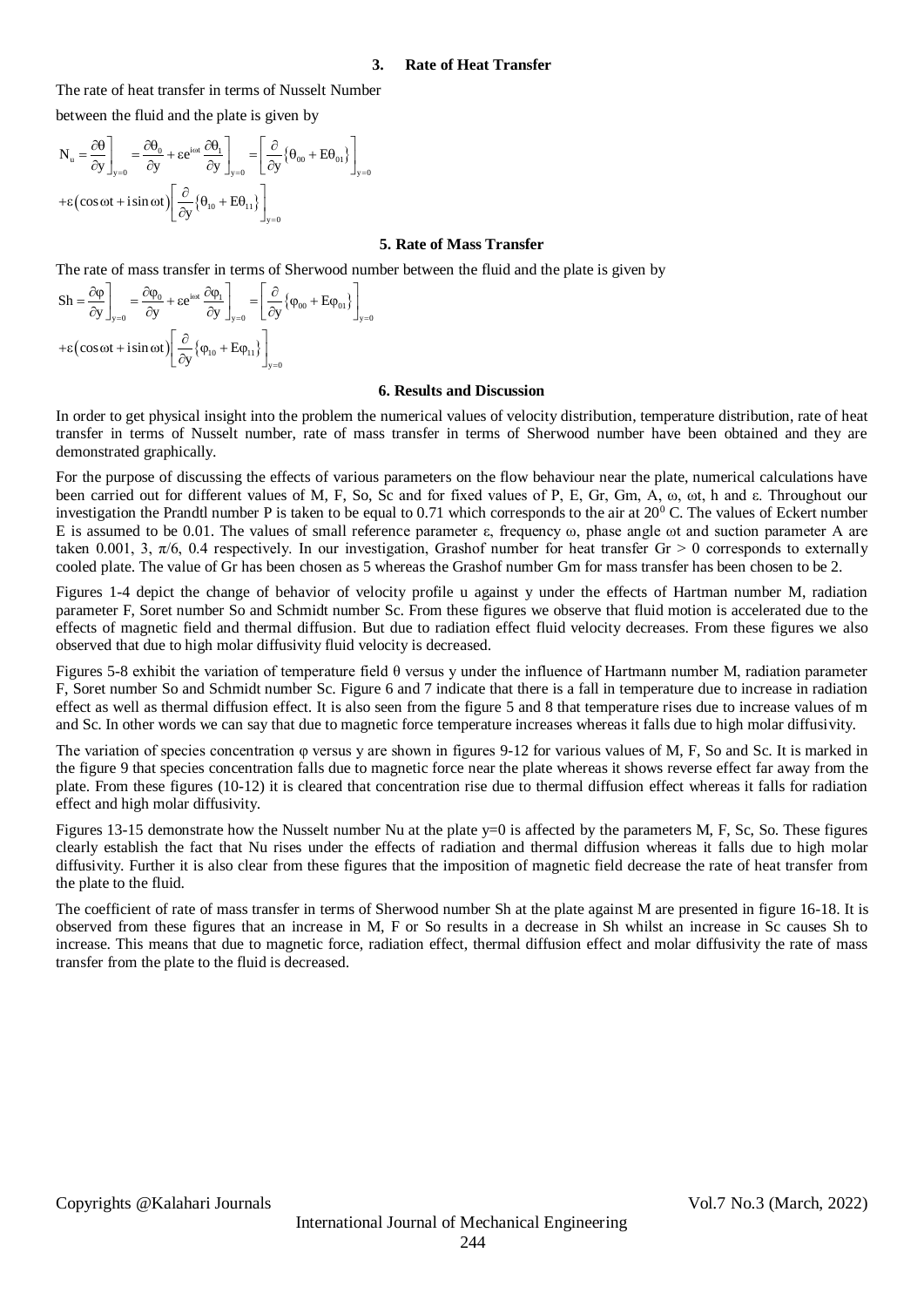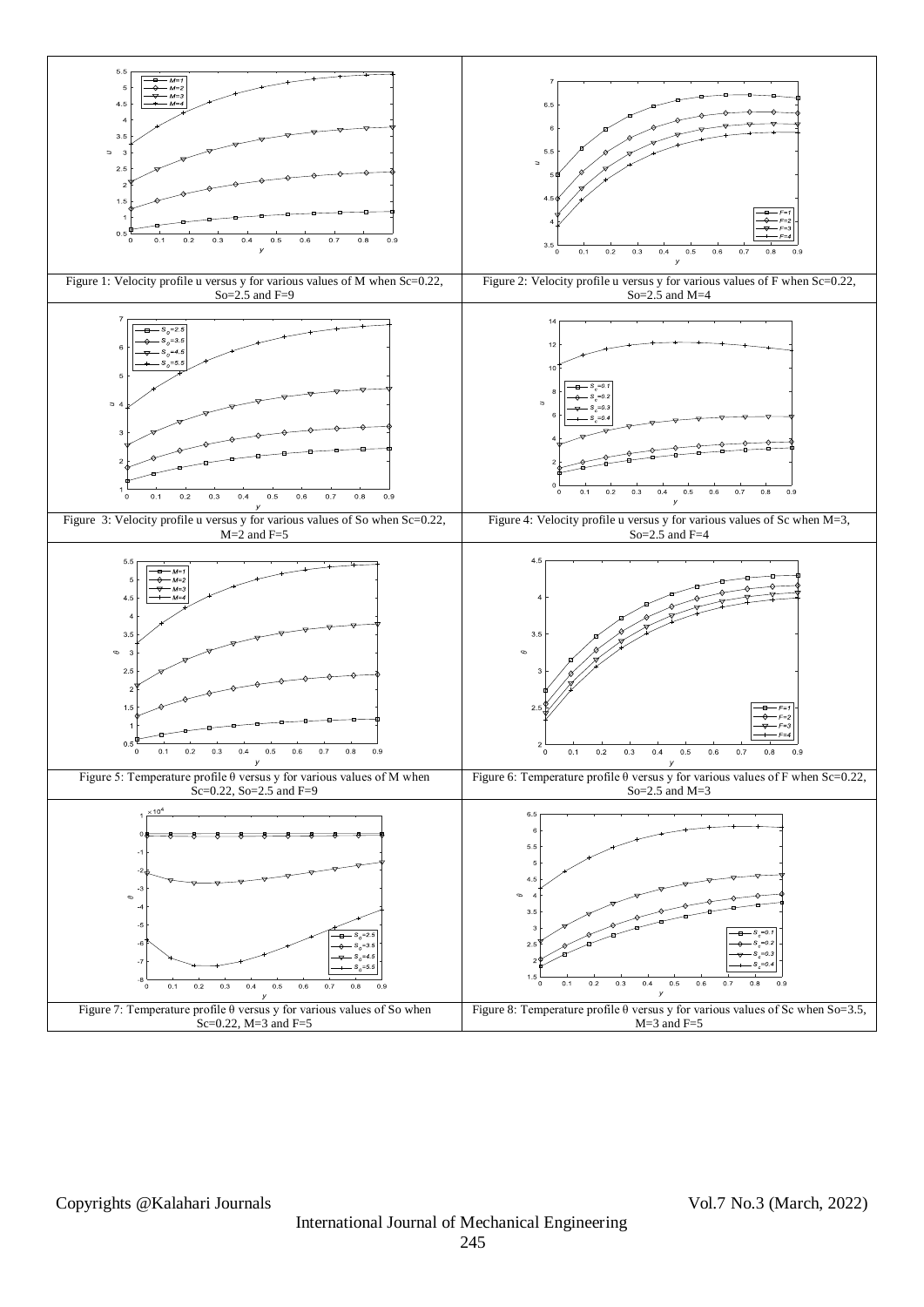

Copyrights @Kalahari Journals Vol.7 No.3 (March, 2022)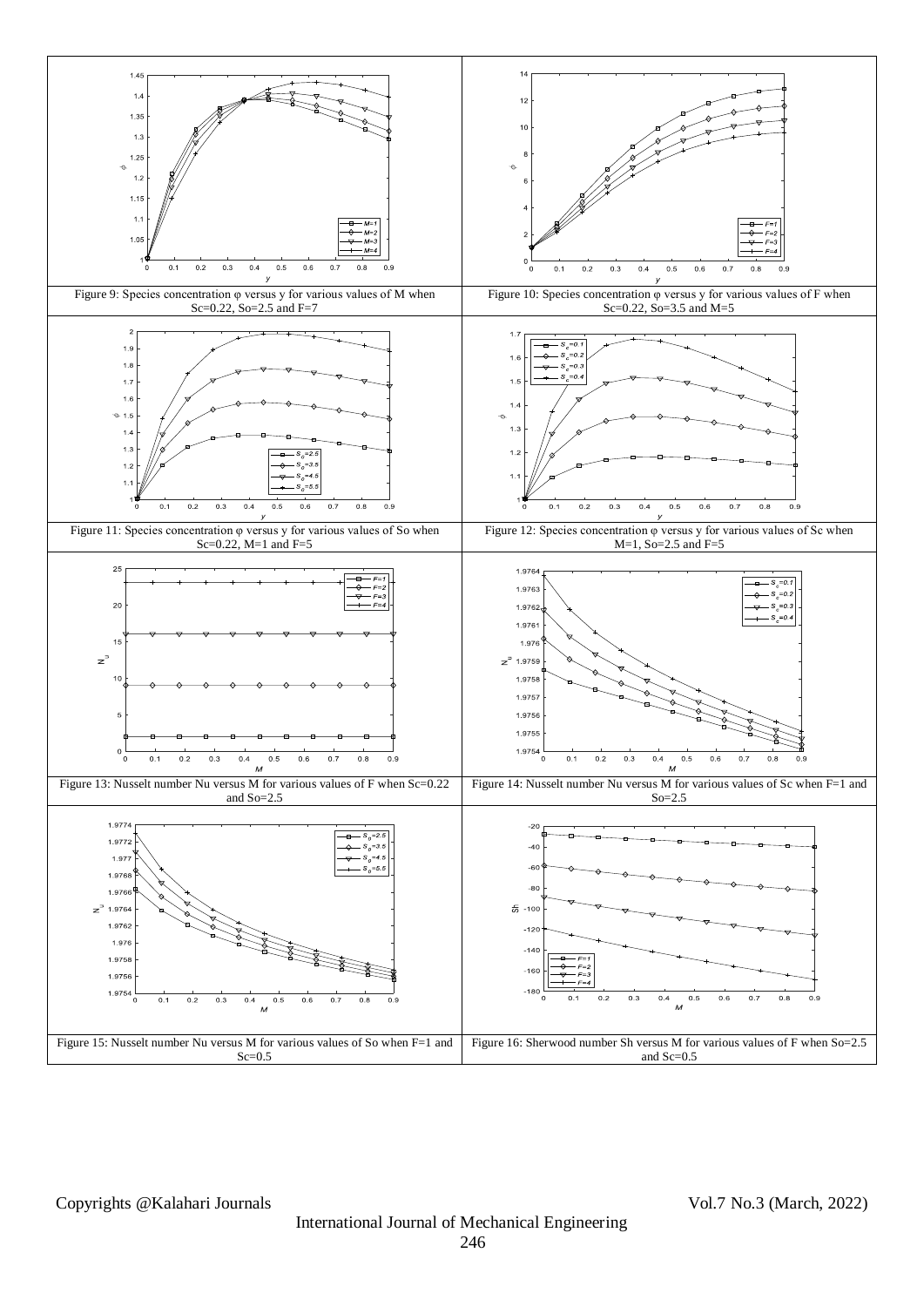

## **7. Conclusions**

Our investigation leads to the following conclusions

1. Magnetic field and thermal diffusion accelerate the fluid motion although radiation effect and high molar diffusivity retards the fluid flow.

2. The temperature falls due to effects of radiation and thermal diffusion whereas it rises up due to effect of magnetic field.

3. The concentration level of the fluid rises up under the effect of thermal diffusion whereas it falls due to radiation effect and high molar diffusivity.

4. Heat flux rises due to effects of radiation, thermal diffusion and high molar diffusivity.

5. Due to the effects of magnetic force, radiation, molar diffusivity and thermal diffusion the rate of mass transfer from the plate to the fluid falls.

#### **8. Nomenclature**

A Suction parameter, B<sub>0</sub> Applied magnetic field, Cp Specific heat at constant pressure, E Eckert number, Gr Grashof number for heat transfer, Gm Grashof number for mass transfer, So Soret number, Sc Schimdt number , g Acceleration due to gravity, h Rarefaction parameter,  $K_w$  Absorption coefficient,  $q_r$  Radiative heat flux, P Prandtl number, M Hartman number, F Thermal radiation parameter,  $k$  thermal conductivity, u dimensionless velocity,  $x$  Dimensionless coordinate along the plate, y Dimensionless coordinate normal to the plate, t time (dimensionless), T Temperature of the fluid near the plate, T<sub>w</sub> Temperature of the plate,  $T_{\infty}$  Temperature at main stream fluid, t time, u velocity component in x-direction, x Coordinate along the plate.

## *Greek Symbols***:**

β coefficient of thermal expansion,  $ρ$  fluid density,  $ν$  kinematics viscosity,  $ω$  frequency parameter, τ Dimensionless skin friction.

#### **9. References**

- 1. Takhar H. S., Gorla R. S. R. and Sundalgekar V. M.: Radition effects on MHD free convection flow of a radiating gas past a semi infinite vertical plate. Internatioal Journal of Numerical Methods Heat Fluid Flow 6, 1996, 77-83.
- 2. Sattar M. A. and Kalim H.: Unsteady free convection interaction with thermal radiation in a boundary layer flow past a vertical porous plate, Journal of Mathematical Physics 30, 1996, 25-37.
- 3. Raptis A. and Perdikis O.: Radiation and free convection flow past a moving plate, Applied Mechanics and Engineering 4(4), 1999, 817-821.
- 4. Mansour M. A.: Radiation and free convection effects on the oscillatory flow past a vertical plate, Astrophysics and Science, 166((2), 1990, 269-275.

Copyrights @Kalahari Journals Vol.7 No.3 (March, 2022)